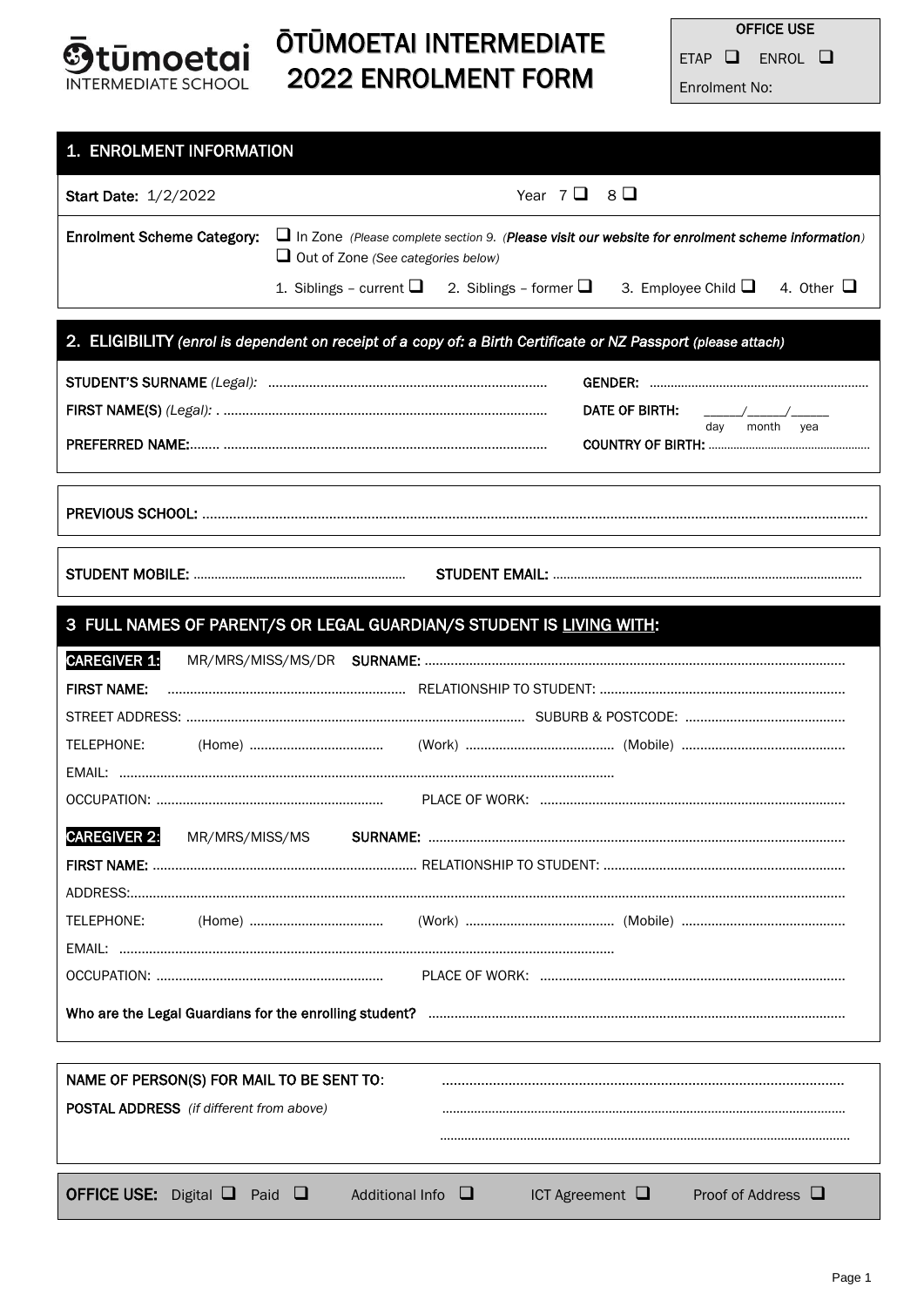| PARENTS/CAREGIVERS EMAIL ADDRESS FOR NOTICES:                                                                                                                                                          | NOMINATED MOBILE FOR SCHOOL TO TXT NOTICES:                          |  |  |  |
|--------------------------------------------------------------------------------------------------------------------------------------------------------------------------------------------------------|----------------------------------------------------------------------|--|--|--|
| OTHER LOCAL EMERGENCY CONTACTS:                                                                                                                                                                        |                                                                      |  |  |  |
|                                                                                                                                                                                                        |                                                                      |  |  |  |
| 4. IF STUDENT WAS NOT BORN IN NEW ZEALAND: Please tick appropriate box and provide photocopies of your<br>passport and appropriate document/visa:                                                      |                                                                      |  |  |  |
| $\Box$ NEW ZEALAND CITIZEN<br>$\Box$ NZ PASSPORT HOLDER<br>Expiry Date                                                                                                                                 | VISITOR'S VISA STATUS Expiry Date<br>STUDENT VISA STATUS Expiry Date |  |  |  |
| <b>Country of Origin:</b>                                                                                                                                                                              | Date of first arrival in New Zealand:                                |  |  |  |
| <b>Domestic ESOL Student:</b><br>Student with English as second language<br>Student has NZ Residency Visa                                                                                              | $\Box$ Yes<br>$\Box$ No<br>$\Box$ Yes<br>$\Box$ No                   |  |  |  |
| 5. CULTURAL IDENTITY (Please tick the appropriate box below)                                                                                                                                           |                                                                      |  |  |  |
| $\Box$<br>NZ European<br>$\Box \rightarrow$<br>NZ Maori<br>$\Box$<br>Cook Island Maori<br>⊔ –<br>Pacific Island<br>$\mathbf{L}$<br>Other                                                               |                                                                      |  |  |  |
|                                                                                                                                                                                                        |                                                                      |  |  |  |
| 6. CONFIDENTIAL:                                                                                                                                                                                       |                                                                      |  |  |  |
| Has your son/daughter been stood-down, suspended or excluded from a school?                                                                                                                            | $NO$ $Q$<br>YES $\Box$                                               |  |  |  |
| IDENTIFY ANY PARTICULAR HOME SITUATION THE SCHOOL SHOULD BE AWARE OF:                                                                                                                                  |                                                                      |  |  |  |
| OUTSIDE AGENCIES: Please specify if you have had any previous involvement with MOE Group Special Education i.e. ORS<br>funding, Child and Adolescent Mental Health Service (MICAMHS), Oranga Tamariki. |                                                                      |  |  |  |
|                                                                                                                                                                                                        |                                                                      |  |  |  |
| 7. CONFIDENTIAL MEDICAL                                                                                                                                                                                |                                                                      |  |  |  |
| RELEVANT MEDICAL DETAILS: (Please tick if any are applicable)                                                                                                                                          | NONE $\square$                                                       |  |  |  |
| $\Box$ ALLERGY<br>$\Box$ ASTHMA<br>$\Box$ BEE/WASP STINGS $\Box$ DIABETES $\Box$ EPILEPSY                                                                                                              | $\Box$ HEART<br>$\Box$ HEARING<br>$\Box$ SIGHT                       |  |  |  |
| Is your child fully immunised? Diphtheria/Tetanus/Whooping Cough/Polio/Hepatitis B at 6 weeks, 3 mths, 4 yrs<br>(5 mnths immunisations) MMR Measles, Mumps, Rubella at 4 years                         | $\Box$ Yes<br>$\Box$ No<br>$\Box$ Yes<br>No                          |  |  |  |

l,

 $\overline{1}$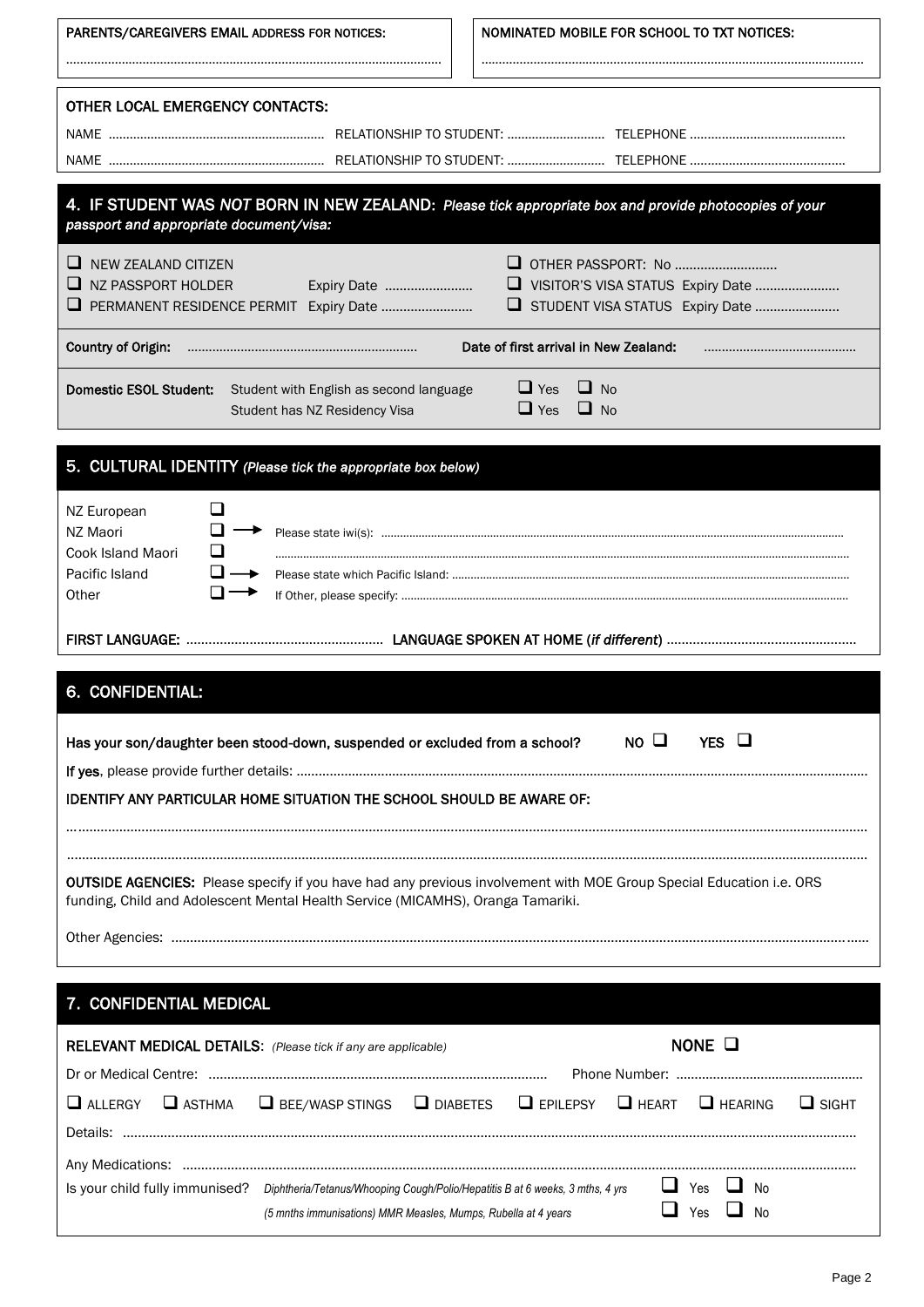#### 8. SPORT

|            |           | Parents/Guardians - our Sports Office relies on community help for Coaching, Team Management and Officials. Are you are<br>interested in a support role for any of these sports? |  |
|------------|-----------|----------------------------------------------------------------------------------------------------------------------------------------------------------------------------------|--|
| $\Box$ Yes | $\Box$ No |                                                                                                                                                                                  |  |
|            |           |                                                                                                                                                                                  |  |
|            |           |                                                                                                                                                                                  |  |
|            |           |                                                                                                                                                                                  |  |

## 9 IN-ZONE RESIDENCE DECLARATION

The address given at the time of application for enrolment must be the student's usual place of residence when the school is open for instruction. This means that if you currently live at an in-zone address but move to an out-of-zone address before your child's first day of attendance at the school, your child will not be entitled to enrol at the school.

For further information including our school zone map, please see our website www.otuinter.school.nz.

The Ministry of Education has advised that parents should also be aware of the possible consequences of deliberately attempting to gain unfair priority in enrolment by knowingly giving a false address or making an in-zone living arrangement which they intend to be only temporary, e.g.

- Renting accommodation in-zone on a short-term basis:
- Arranging temporary board in-zone with a relative or family friend;
- Using the in-zone address of a relative or friend as an 'address of convenience' with no intention to live there on an ongoing basis.

Before enrolment takes place (ie before attendance begins), if the Board of Trustees/Principal has reasonable grounds for believing that the given in-zone address will not be a genuine on-going living arrangement, the Board/Principal may withdraw any offer of a place which it may have made on the basis of the given address.

After attendance has begun, if the school learns that a student is no longer living at the in-zone address given at the time of application for enrolment and has reasonable grounds to believe that a temporary in-zone residence has been used for the purpose of unfairly gaining priority in enrolment at the school, then the Board / Principal may review the enrolment. Unless the parents can give a satisfactory explanation within 10 days, the Board / Principal may annul the enrolment. This course of action is provided for under Section 110A of the Education Act 1989.

The Board requires at least one of the following pieces of documentation (to be dated within last six months) to accompany this enrolment for:

| Bank Statement<br>$\Box$ Telephone Account                 | $\Box$ Rental Agreement<br>$\Box$ Gas Account | $\Box$ Power Account<br>$\Box$ Home Insurance Policy |
|------------------------------------------------------------|-----------------------------------------------|------------------------------------------------------|
| PARENT/CAREGIVER NAME:                                     |                                               |                                                      |
| <b>ADDRESS:</b>                                            |                                               |                                                      |
| This is my permanent address: YES $\Box$                   | $NO$ $\Box$                                   | Postcode:                                            |
| Length of time resided at this address:  (Years)  (Months) |                                               |                                                      |
| Owner / Tenant                                             |                                               |                                                      |